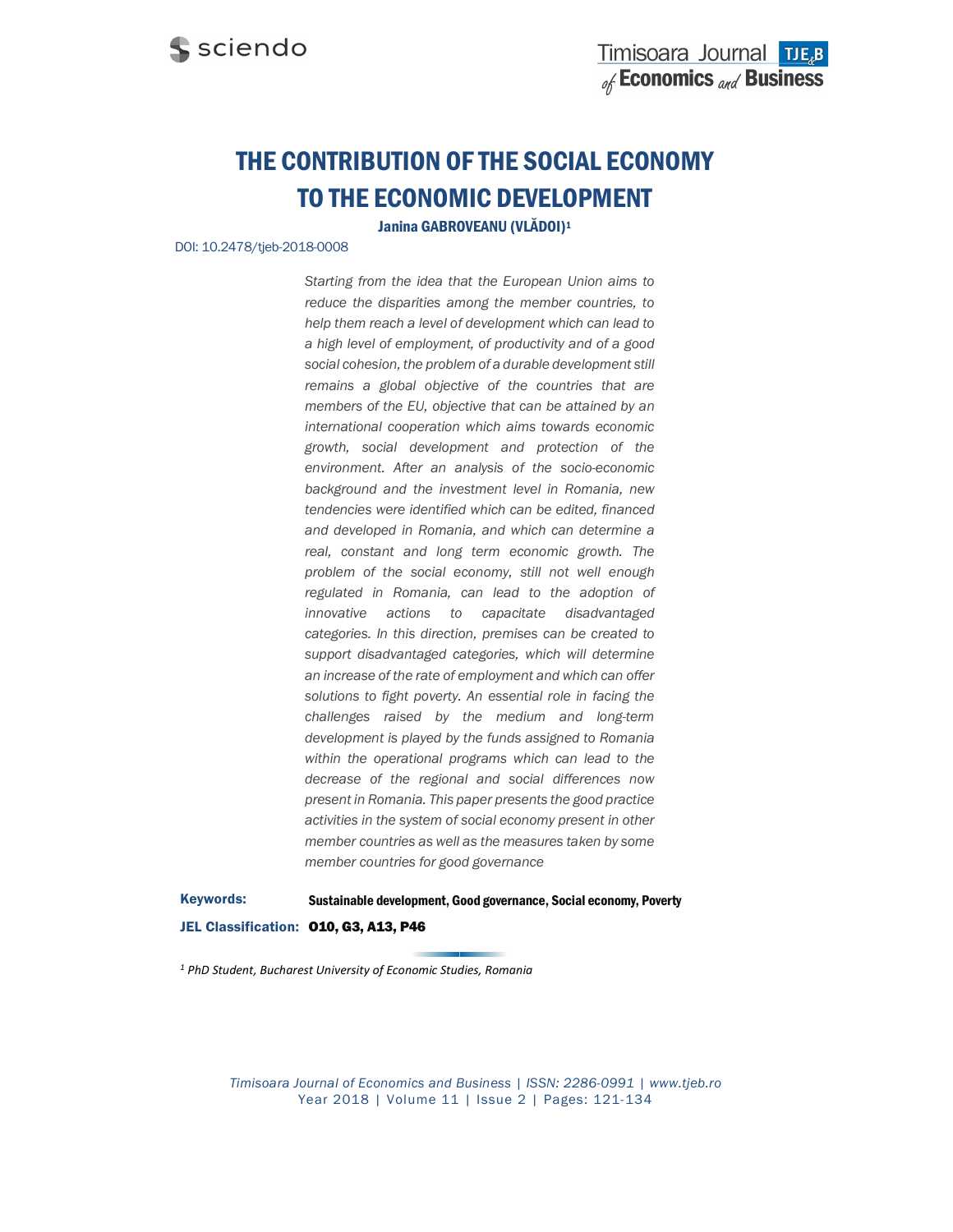The contribution of the social economy to the economic development

# 1. Introduction

According to "the country report of Romania for 2016, as well as a detailed evaluation regarding the prevention and the correction of the macro economical disequilibrium", because of the socio – economic context which affected the whole Europe in 2010 – 2012, although it made progress in most areas of activity, Romania did not succeed in reaching all the goals regarding the use of the funds granted in the period 2007-2014. (European Commission, 2016). Taking into account the risks of maintaining the disequilibrium, for the medium-term EU has adopted The Strategy Europe 2020, a document that regulates the priorities and the corrective actions per areas of activity for the next 10 years. Starting from the premise that one of the objectives of The Strategy Europe 2020 is that of ensuring a "Growth favorable to inclusion – an economy with a high rate of employment which ensures the economic, social and territorial cohesion" and the directions that The Strategy Europe 2020 traces for the near future are: poverty minimization, social inclusion and the objective of 75% employment rate for the people aged 24-64, all these have become recommendations, strategies and objectives in the operational programs for Romania and in the Framework Document of Implementation. (European Commission, 2017). The National Strategic Plan of Reference 2007-2013 (NSPR) sets a correlation between the priorities at the European level and the national priorities of development established in the National Plan of Development (NPD) 2007-2013.

The strategy of NPD is based on the Communitarian Strategic Orientations regarding Cohesion and on the Lisbon Agenda goals: increase of competitivity, full employment and durable environment protection. One of the six national priorities of development of The National Strategic Plan of Development 2007-2013 is globally the decrease of the differences of development in comparison with the EU by developing the human resources. Another important element is the national and European legislation regarding social economy.

### 2. Literature review

Analyzing the socio-economic context within the member countries, especially the notion of social economy, it has been noticed that the concept of social economy has been correlated with the concept of social enterprise, which represents a form of entrepreneurial structure based on elements taken from the experiences of the third section.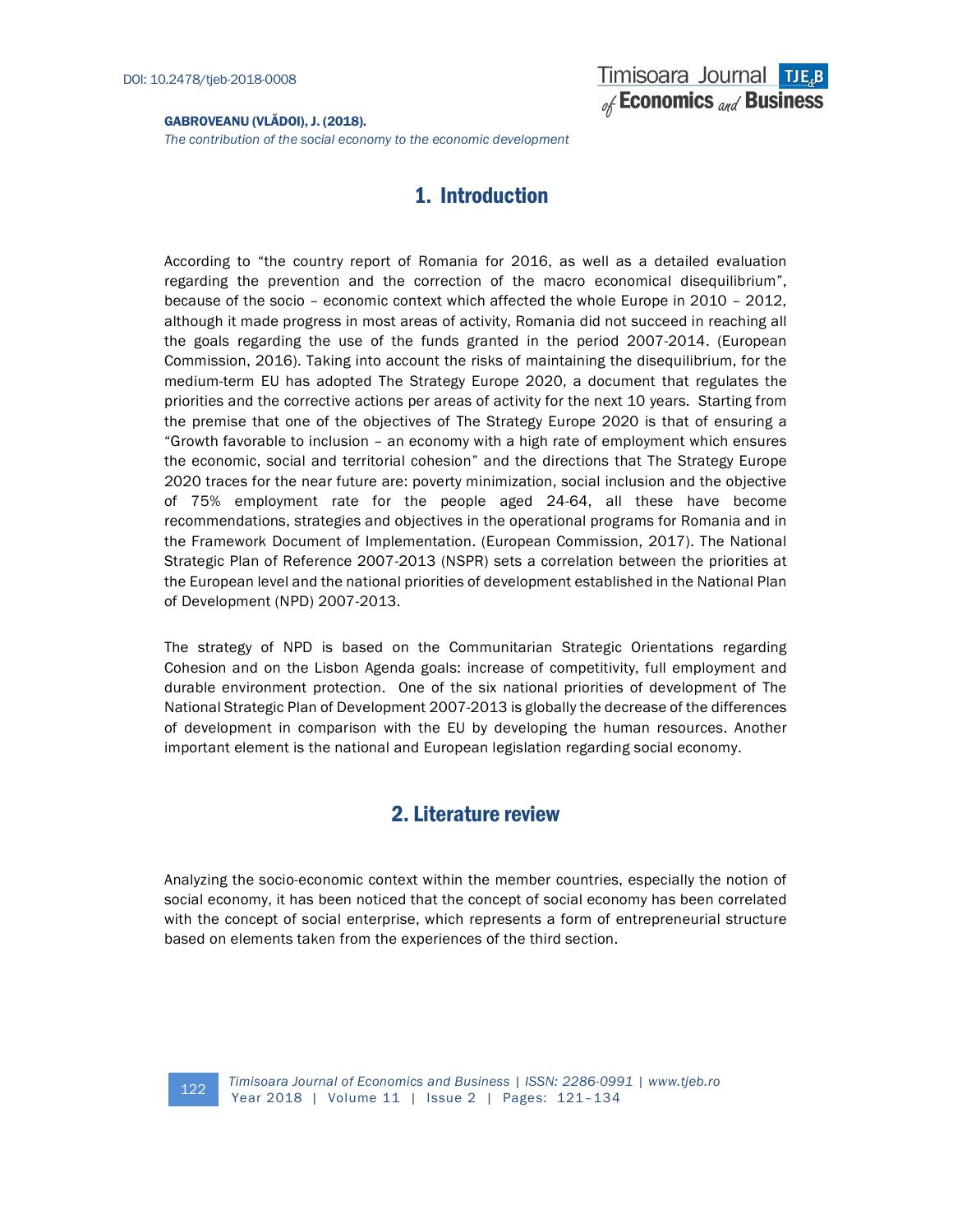The contribution of the social economy to the economic development

According to the study "Forms of Organization existent in the social economy of the developed countries of the EU" issued by the Center of Resources in Social Assistance in Romania, the European Network for the activities of the Social Enterprises has identified the possibility of creating an interdependence between economic characteristics and social characteristics, social enterprises being able to take several juridical forms:

| <b>Legal form</b>                                | <b>Social Economy Structures</b>                                          | <b>Applicable</b><br>country | <b>Legal basis</b>                                              |  |
|--------------------------------------------------|---------------------------------------------------------------------------|------------------------------|-----------------------------------------------------------------|--|
| Joint-business                                   | Social joint-businesses                                                   | <b>Italy</b>                 | Law 381/1991                                                    |  |
|                                                  | Social joint-businesses Solidarity                                        | Portugal                     | Law 22.12.1997                                                  |  |
|                                                  | <b>Commercial Society</b><br>with<br>The<br><b>Limited Responsibility</b> | Greece                       | Law 2716/1999.                                                  |  |
|                                                  | <b>Cooperatist Company</b>                                                | France                       | Law 624/2001).                                                  |  |
|                                                  | <b>European Cooperative</b>                                               | The European<br>community    | Regulation - EU, no. 1435/2003                                  |  |
| Commercial society owner of<br>capital (SRL, SA) |                                                                           |                              |                                                                 |  |
| <b>Commercial Enterprise</b>                     | The Company of Social Feasibility                                         | <b>Belgium</b>               | Law $13/4/1995$ from the Code of<br><b>Commercial Companies</b> |  |
|                                                  | the<br>with<br>Company<br>a<br>communitarian purpose                      | <b>Great Britain</b>         | Law 28.10.2004                                                  |  |
| "Open juridical form"                            | Social Enterprise of Integration                                          | <b>Finland</b>               | Law 1351/2003                                                   |  |
|                                                  | <b>Social Enterprise</b>                                                  | Italy                        | Decree 155/2006                                                 |  |

#### Table 1. Countries and legal forms of social enterprises

Source: The table presents own processed data based on the sources below

Low 8 novembre 1991, n. 381 (1). Pubblicata nella Gazz. Uff. 3 dicembre 1991, n. 283. http://www.parlamento.it/parlam/leggi/99068l.htm,

Council of the European Union, 2003, Brussels, Regulation (EU), No. 1435/2003

Other types of successful enterprises for the social economy: Enterprises providing social services (Austria), Labor cooperatives (Finland), "a finalite" social enterprises (Belgium), a Enterprises for Social Integration of Labor (WISEs) (Spain),Cooperatives of general interest (France), Work integration (Germany), Ethical Banks for -the Social Economy (UK), Social cooperatives (Italy).

The common characteristics of the enterprises in Social Economy are: pursuing both economic and social objectives, entrepreneurial characteristic which prevents social exclusion and taking active part in decreasing the rate of unemployment, identifying feasible solutions which lead to the consolidation of social cohesion and economic development.

As economic units, social enterprises use 30 million people as labor force in the European Union. According to a survey of the International Cooperatist Union, the movement of cooperation was represented in fifteen countries, members of the European Union, that is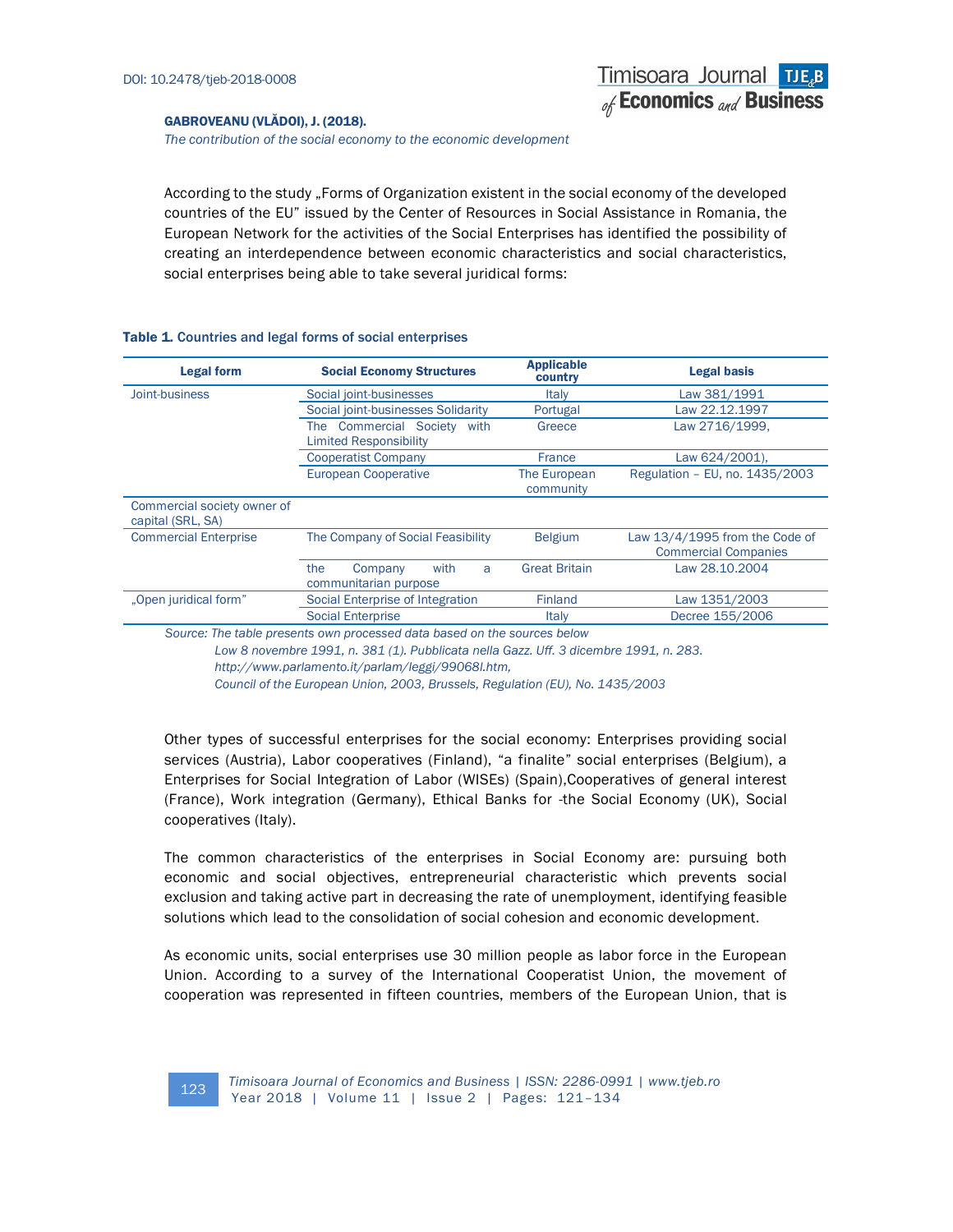The contribution of the social economy to the economic development

131.314 cooperatives which gathered a number of 85.348.798 members and 2.500.000 employees. Among these enterprises: 35.4% belonged to the primary sector (agriculture, fishing, forests exploitation) with 12.45% members and 31.3% employees; 20.6% belonged to the secondary sector (craftsmanship, labor) with 1% members and 23.3 employees; 44% belonged to the tertiary sector (banks, loan institutions, insurance, commerce and associations of consumers, cooperatives in the domain of health, living, transportation, etc.) with 86.55% members and 45.40% employees.

Among the main results obtained by other states can mention: the groups of mutual help which are especially present in the fields of social assistance and health; cooperatives of workers (which are to be found in Sweden and Spain) which assist the persons affected by social exclusion, Work Integration Social enterprises (WISEs) or social companies (social cooperatives type B in Italy) which function as "intermediary labor force market" for the beginners in order to facilitate their transition towards the labor market and also offers long term employment to the persons with physical or mental disabilities (Ministry of Labor, Family and Social Protection, 2011).

Social economy structures are relevant actors in the process of social innovation through their effects on the entire local development process. Social enterprises contribute at local level to improving the standard of living of individuals in vulnerable groups by increasing their employment and production levels and increasing their demand for quasi-public goods. (Borzaga, Tortia, 2009, p.212) Occupation within social enterprises is important for the opportunity for people belonging to vulnerable groups - women, young people, people with disabilities - who do not have a very high occupational mobility. It does not matter so much the number of employees, but the fact that they are employed. (Petrescu, 2013).

## 3. Methodology

Based on the used methodology which consisted mainly in documentation, analysis, comparison and verification of the state of the existing social context, I have identified some possible solutions to the existing limitations/constraints by creating an experimental basis that I have used to substantiate the conclusions of this article.

In this respect, we can state that social innovation, as a factor of socio-economic development, faces in Romania an important lack of culture and supportive competence, with poor legislative, organizational and political mechanisms, Romania placing itself being found on a lower level in the euro classifications on the level of production, assimilation and dissemination of social innovation. (Stoica, 2009)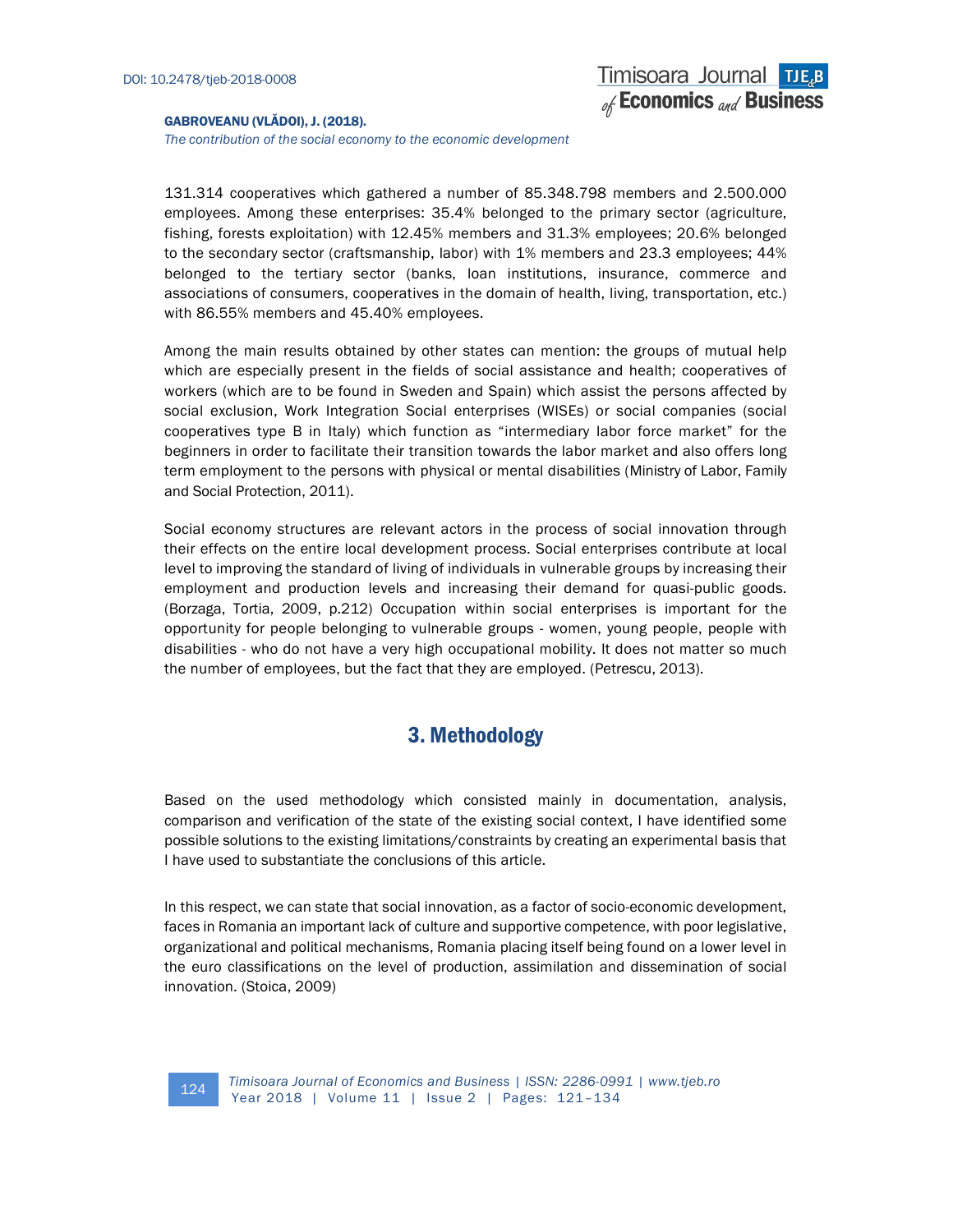The contribution of the social economy to the economic development

Timisoara Journal TJE<sub>R</sub>B of Economics and Business

The present study presents the role and importance of identifying, legislating and applying social economy forms as a factor of social innovation in reducing social problems and implicitly in economic growth.

Regarding the socio-economic context in Romania, given the social problems caused by high unemployment, it is known that Romania faces a high level of poverty, the people in the vulnerable group being easily identified in view of the environment in which they live.

The vast majority of this disadvantaged group face a strong inferiority complex, can not find a job or work without official documents, cannot benefit from social insurance, or do not have the right professional training.

Lack of training for people from vulnerable groups makes it harder for them to work, most of them being employed for short periods of time. Some of these people can benefit from state subsidies (minimum guaranteed income).

The social assistance system in Romania does not have specialized structures at national, regional or local level to facilitate the identification, reporting and support of these people in order to prepare and facilitate access to employment opportunities. The causes can be: economic crisis, social assistance reform, and poor budgets.

A solution to facilitate the socio-professional insertion of these vulnerable groups is considered social entrepreneurship, regarded as a form that could add value to the current economy.

Social entrepreneurship is a viable solution capable of promoting the social economy and facilitating the long-term employment of people from vulnerable groups, given that social entrepreneurship is a much-promoted form in the EU.

In the current socio-economic context, social entrepreneurship is a viable solution, given that by creating this structure, vulnerable people will be able to hold skills both in the business area and in the social area.

This implemented solution can help reduce social inequalities through the professional insertion of people from vulnerable groups.

Considering the role the social economy can play in solving social problems and the economic development of Romania, we have started from defining the social economy, the legal forms that a social economy structure can have, as it is regulated by Law 219/2015 on the social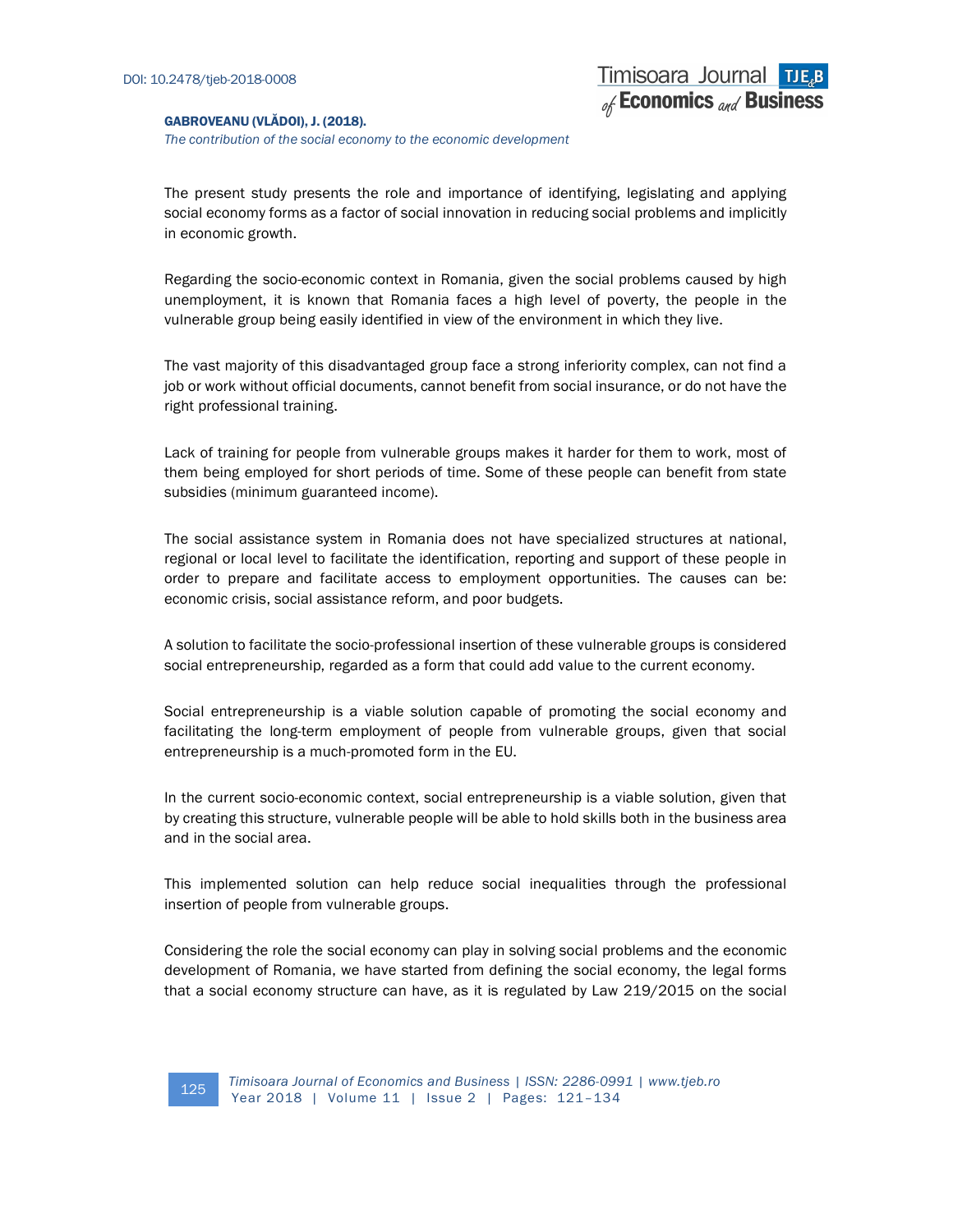The contribution of the social economy to the economic development

economy, corroborated by the measures taken by Romania to support the development of these forms as a result of accessing the non-reimbursable financing under the operational programs (POCU - Priority Axis 4, Specific Objective 4.16.) (Ministry of European Funds, 2017).

In this respect, according to the provisions of Law 219/2015, Art. 2, paragraph (1) "Social economy is the set of activities organized independently of the public sector, whose purpose is to serve the general interest, interests of a community and / or personal interests by increasing the employment of vulnerable group members and / or the production and supply of goods, the provision of services and / or the execution of works. " (Ministry of Labor, Family and Social Protection, 2011).

The table no. 2 present the legal forms that social enterprises can have according to Law 219/2015 respectively:

#### Table 2. Legal forms of social enterprises in Romania

| No.                                                                      | The legal form of the social enterprise   | The legal basis in which it operates                                                          |  |  |  |
|--------------------------------------------------------------------------|-------------------------------------------|-----------------------------------------------------------------------------------------------|--|--|--|
|                                                                          | cooperative society of first grade        | Law no. 1/2005 concerning the organization and<br>functioning of the cooperative, republished |  |  |  |
| 2.                                                                       | credit cooperatives                       | Government Emergency Ordinance no. 99/2006                                                    |  |  |  |
| $\mathbf{3}$                                                             | associations and foundations              | Government Ordinance no. 26/2000, Law no. 246/2005                                            |  |  |  |
| 4.                                                                       | the mutual benefit homes of the employees | Law no. 122/1996                                                                              |  |  |  |
| 5.                                                                       | mutual benefit homes for pensioners       | Law no. 540/2002                                                                              |  |  |  |
| 6.                                                                       | agricultural companies                    | Law no. 36/1991                                                                               |  |  |  |
| Source: The table presents own processed data based on the sources below |                                           |                                                                                               |  |  |  |

Ministry of Labor, Family and Social Protection (2011),

 Research report on the social economy in Romania from a comparative European perspective https://www.researchgate.net/publication/296735148\_Raport\_de\_cercetare\_privind\_economia\_sociala\_i n\_Romania\_din\_perspectiva\_europeana\_comparata

Considered in complementarity with other measures necessary to meet the main objectives proposed by Romania in order to achieve the objectives set in the 2020 Europe Strategy, we have analyzed how, through the actions undertaken to support the development of the social economy, they can help to participate in strengthening economic and social cohesion, the employment of vulnerable group people, the development of social services.

Last but not least, we have analyzed how all these measures converge towards the expected outcome, which is to lead to economic growth and to the fulfillment of the assumed country obligations that are necessary for the policemen to achieve structural, economic and budgetary reform.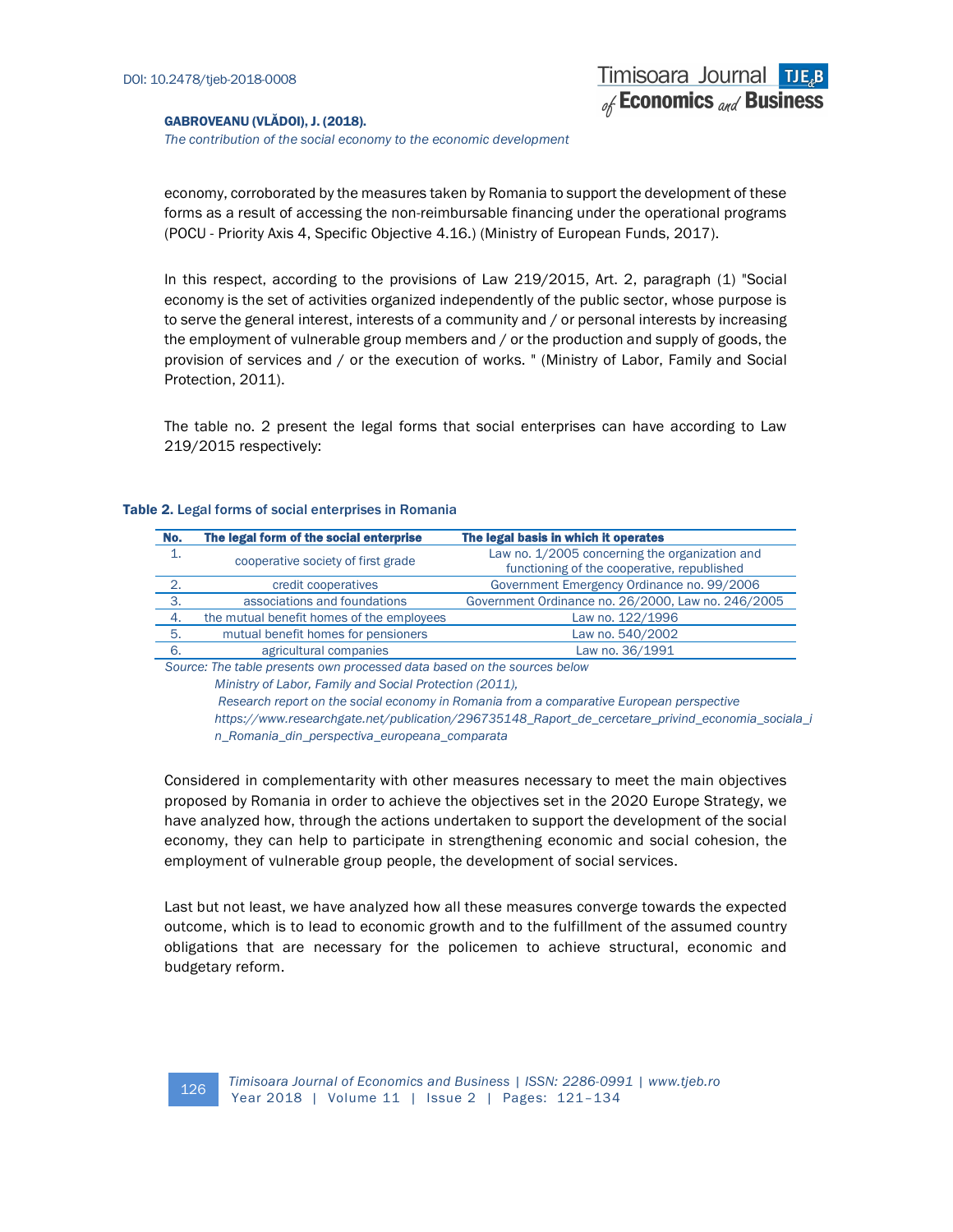The contribution of the social economy to the economic development

The European Commission annually monitors and analyzes the budgetary and structural reform policies formulated and implemented by the Member States, identifies malfunctions, and makes recommendations for improving the implementation framework and monitors their implementation in order to stimulate the economic growth and job creation. (European Commission, 2017).

According to the General Report on the European Union's activities, issued by the European Commission for 2014, based on the analysis of each Member State, the Commission has proposed a series of economic policy recommendations to the Member State in order to strengthen the economic recovery and, at the same time, formulated guidelines on how to stimulate the economic growth, boost competitiveness and create jobs in the coming period.

The recommendations made for the Member States were based on the progress made after the round of recommendations in 2013, and they also emphasized the identified needs for further structural reforms of the Union's economies, proposing new measures of: reducing unemployment, eradicating social inequalities and combating poverty; modifying tax policies to boost employment; promoting public policies to increase the competitiveness of the economies, stimulating private investment, debt reduction measures.

Analyzing the socio-economic context in the Member States, as it was also included in the Report of the European Commission (European Commission, 2014) an important role in the economic development would have the field of employment and social development in this respect, these developments in this area have been monitored, and although progress has been registered, modernizing the labor market and integrating a growing number of people into the labor market are a priority.

The recommendations were aimed at supporting and ensuring the vocational training of the unemployed, improving public employment services and introducing guarantees for young people, as well as modernizing education systems.

In order to better empower and involve stakeholders, including the social partners, in identifying solutions to eliminate the risks that affect the labor market and social trends, the Joint Employment Report proposing to the member states measures and employment indicators.

At the same time, recommended printer measures, the Commission also recommended continuing economic policies based on the three pioneers: new commitments on structural reforms, budgeting and investment stimulation.

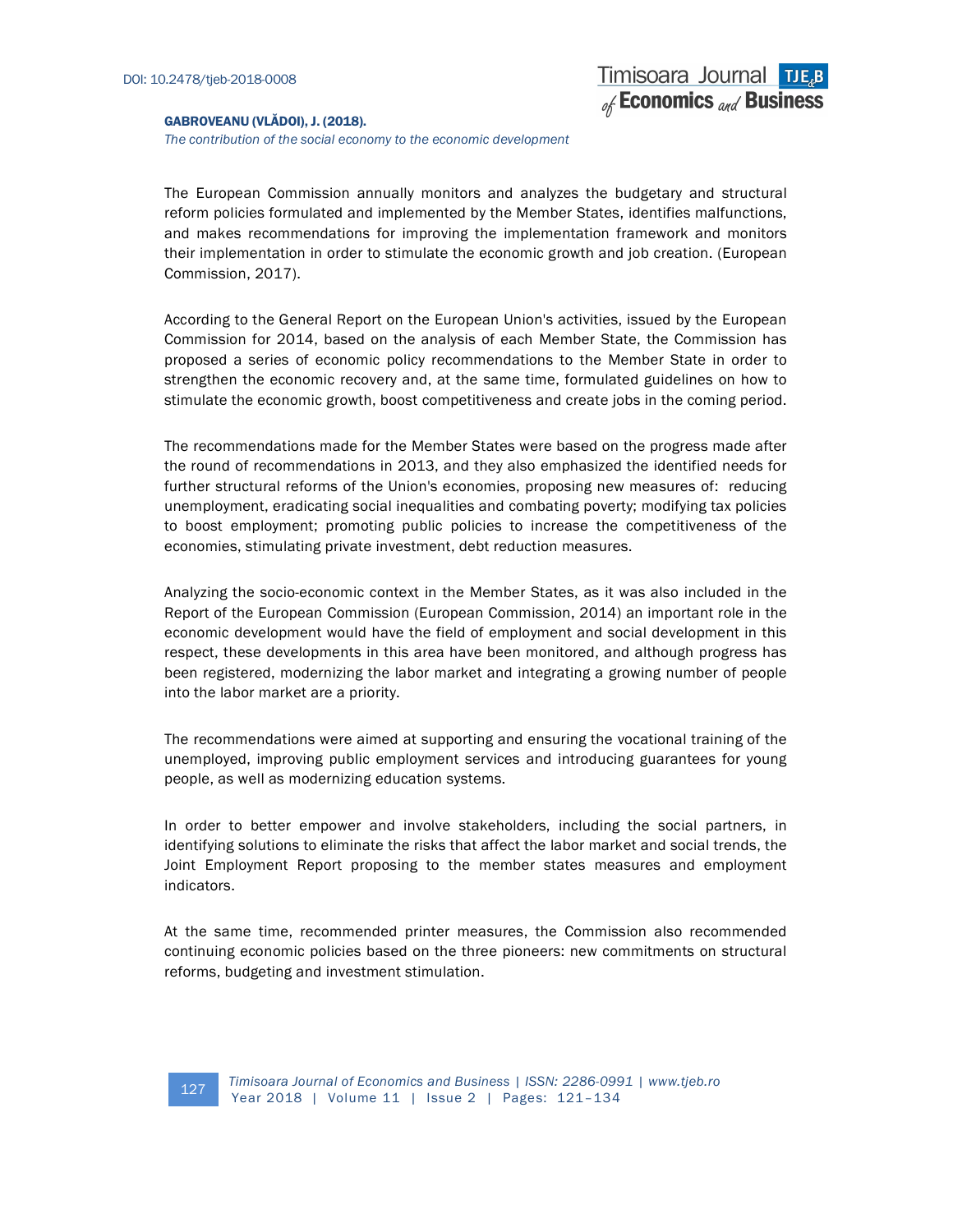The contribution of the social economy to the economic development

According to "Romania's Country Report for 2016, including a detailed evaluation on the prevention and correction of the macro-economic imbalances" due to the socio-economic context that affected Europe in 2010-2012, Romania, although it made progress in most of the sectors of activity, did not manage to fully meet the targets for the indicators achieved as a result of the use of the funds allocated during the programming period 2007-2014. (European Commission, 2016).

Given the risk of imbalances, the EU has adopted the Europe 2020 strategy on medium term, a framework document regulating the priorities and corrective actions on sectors for the next 10 years. Starting from the premise that one of the objectives of the Europe 2020 Strategy is to ensure a "Growth favorable for inclusion- a high employment economy, ensuring economic, social and territorial cohesion" and the directions that the Europe 2020 Strategy follows for the next period: poverty reduction, social inclusion and the 75% employment target for people aged 64, they have been included into recommendations, strategies and objectives within the negotiated operational programs regarding Romania and in the Implementation Framework Document. (European Commission, 2017)

The 2014-2020 Partnership Agreement (PA) includes five European Structural and Investment Funds (ESI funds): the European Regional Development Fund (ERDF), the Cohesion Fund (CF), the European Social Fund (ESF), the European Agricultural Fund for Rural Development (EAFRD) and the European Maritime and Fisheries Fund (EMFF). (European Commission, 2014).

The funds allocated to Romania in the 2014-2020 period are: for cohesion policy, under the ERDF, ESF programs, approximately 22.4 billion euros; for the Youth Employment Initiative, approximately 106 million EUR from (together with an identical allocation from the ESF); for the European Maritime and Fisheries Fund (EMFF), approximately 168 million EUR.

The purpose of allocating these funds is to provide Romania with the capacity to cope with medium and long-term development challenges, reduce existing regional and social disparities in Romania, provide viable solutions to social challenges and fight against poverty.

In this respect, given the priorities assumed in the PA, investment in research, development of enterprise innovation is essential to meet the requirements and facilitate cooperation with the business sector. The impact of these investments can lead to an increase in the number of jobs addressed to young graduates. Thus, they can contribute to the development of human capital by increasing the employment rate among graduates.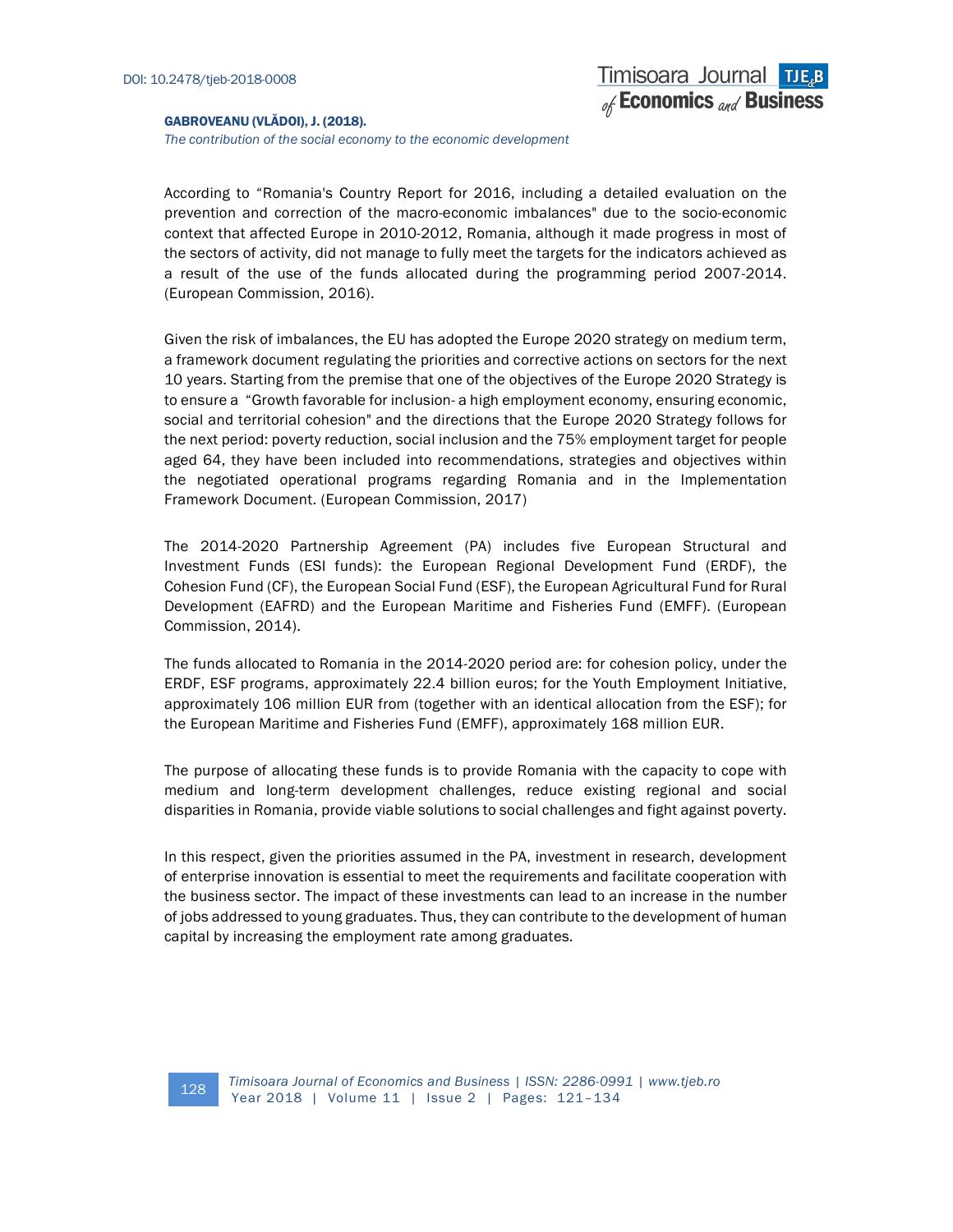The contribution of the social economy to the economic development

These investments will be essential to helping Romania respond to the Europe 2020 Strategy priorities and country-specific recommendations as well as to the related policy reforms in the education, employment, social inclusion and public administration sectors.

Timisoara Journal TJE<sub>R</sub>B of Economics and Business

One of the operational programs that provides for financial allocation that is able to respond directly to static actions to improve the situation of disadvantaged categories is the Human Capital Operational Program 2014-2020. (Ministry of European Funds, 2016).

Financial allocation / region category related to Priority Axis 4 Social Inclusion and Poverty Reduction (within the Human Capital Operational Program) is as follows in table no.3:

#### Table 3. Countries and legal forms of social enterprises

| <b>Priority axis</b>                                                                                  | <b>Source</b> | <b>Region category</b> | <b>The EU contribution</b> | <b>Source</b> | <b>Region category</b> |
|-------------------------------------------------------------------------------------------------------|---------------|------------------------|----------------------------|---------------|------------------------|
| AP 4 - Social Inclusion and                                                                           | <b>FSF</b>    | Developed region       | 50.535.114                 | 12.633.779    | 63.168.893             |
| <b>Poverty Fighting</b>                                                                               |               | Less developed region  | 889.970.370                | 157.053.595   | 1.047.023.965          |
| Source: Guidelines for accessing funding under the Human Capital Operational Program 2014-2020 (2016) |               |                        |                            |               |                        |
| http://www.fonduri-ue.ro/images/files/programe/CU/POCU-2014/20.04/ORIENTARI.GENERALE.POCU.pdf         |               |                        |                            |               |                        |

### 4. Results

In spite of the impact that the structures of the social economy have upon the communities where they are active, but also upon the society in general, there are still a lot of obstacles they face.

The first one is the little visibility which still affects this segment of the economy (including in the mass media), which leads to a lack of awareness and recognition of the social value that it generates. In conclusion, the tendency of the present economic culture of the society is based on the personal interest and the individual initiative as opposed to a collective and altruistic behavior.

The poor visibility is not only due to the poor representation in the mass-media, but rather due to the lack of education in this direction. While there are more classes of entrepreneurship in the curricula of the educational programs, from secondary schools to business schools, formal education and the education regarding social entrepreneurship and social economy are often absent in these programs. This means that the structures of social economy have difficulties in identifying people and management who possess beliefs, abilities and competences necessary in this domain, in contrast with the organizations of the conventional economy. Another element which is not developed enough in comparison with

Timisoara Journal of Economics and Business | ISSN: 2286-0991 | www.tjeb.ro The Commission of the Continues and Business | ISBN: 2280-099<br>Year 2018 | Volume 11 | Issue 2 | Pages: 121-134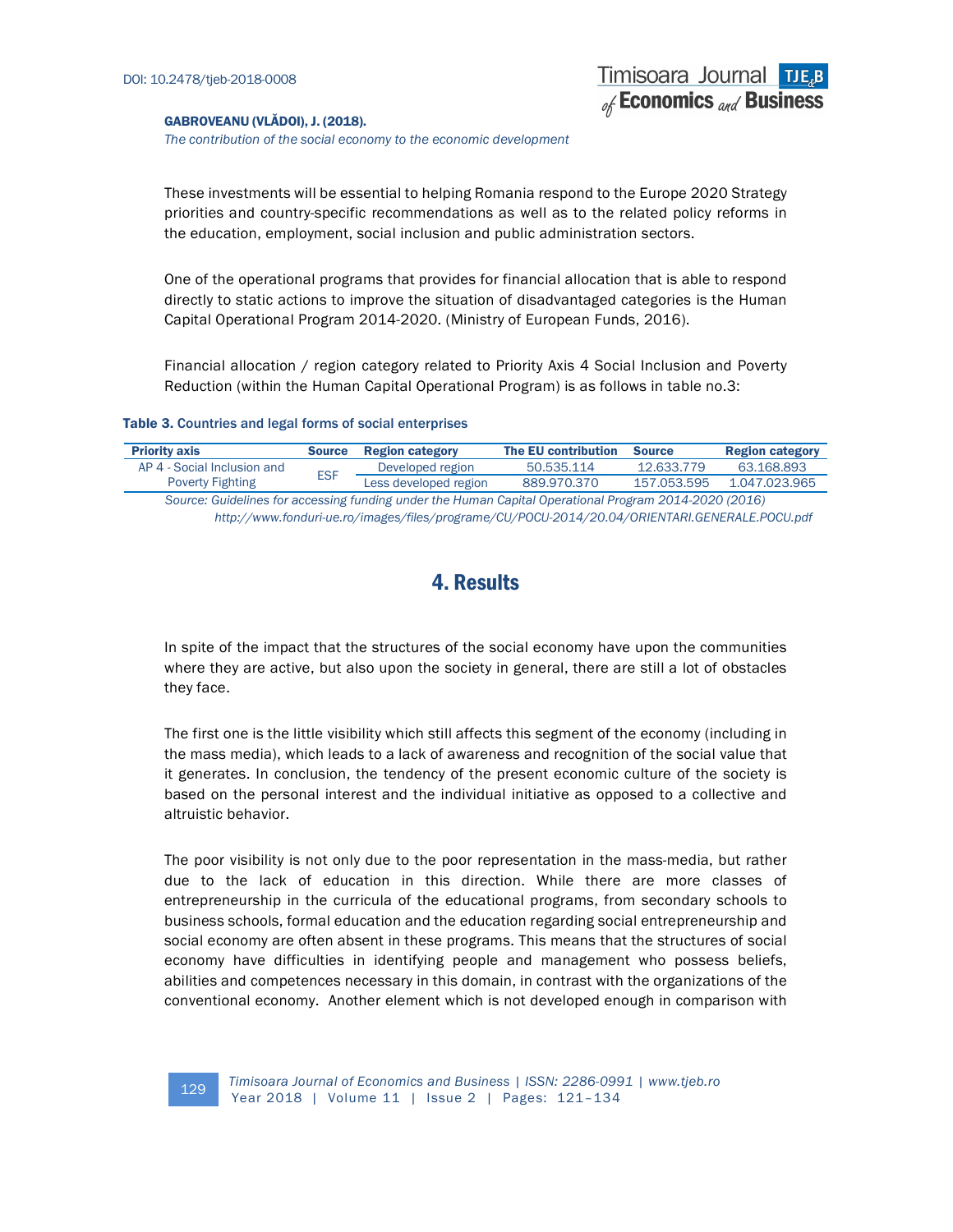The contribution of the social economy to the economic development

the conventional economy is that of the infrastructure and the networks of support which should provide adequate assistance for the development of the business. The assistance can go from a strategic planning and providing advice to incubators of businesses adapted to the specific and to the needs of the economy and social entrepreneurship.

The access to finance is another important aspect that affects the organizations of the social economy which often have difficulties in getting access to the same type of finances available to the conventional enterprises, due to their specific. There is an increased attention given to this aspect on a European level. New options of finance are developed, from the level of investments with a social impact to special financial instruments (for example, The European Fund of Social Entrepreneurship). Another obstacle is the lack of a unitary legislation in the domain at a European level. In contrast to the conventional businesses, the structures that gravitate in the social economy are regulated and recognized in a different way in the European countries, which represents a significant barrier on the way of their development, especially those exceeding national boundaries. Even within the country, many structures of the social economy have evolved from bottom to top without a public politics or a regulation frame for this domain, which could have sustained them or could have helped their development. (Eurostat, 2015).

According to the European survey, it is considered that social economy in Europe employs over 14.5 million people, which represents 6.5% of the total of labor force in the 28 countries members of EU. In Romania the total is under 2%. (The European Economic and Social Committee, 2017).

| No.            | The country           | <b>Jobs related to social</b><br>economy structures | <b>Total jobs</b> | %    |
|----------------|-----------------------|-----------------------------------------------------|-------------------|------|
| 1              | Lithuania             | 7332                                                | 1301000           | 0,6% |
| $\overline{2}$ | Croatia               | 15848                                               | 1559000           | 1,0% |
| 3              | Slovenia              | 10710                                               | 902000            | 1,2% |
| 4              | Malta                 | 2404                                                | 182000            | 1,3% |
| 5              | Romania               | 136385                                              | 8235000           | 1,7% |
| 6              | Cyprus                | 6984                                                | 350000            | 2,0% |
|                | Slovakia              | 51611                                               | 2405000           | 2,1% |
| 8              | Latvia                | 19341                                               | 868000            | 2,2% |
| 9              | Poland                | 365900                                              | 15812000          | 2,3% |
| 10             | <b>Bulgaria</b>       | 82050                                               | 2974000           | 2,8% |
| 11             | <b>Czech Republic</b> | 162921                                              | 4934000           | 3,3% |
| 12             | Greece                | 117516                                              | 3548000           | 3,3% |
| 13             | Sweden                | 195832                                              | 4660000           | 4,2% |
| 14             | Ireland               | 95147                                               | 1899000           | 5,0% |
| 15             | Portugal              | 215963                                              | 4309000           | 5,0% |

Table 4. Share of paid jobs in the social economy sector, out of total paid jobs. The European Union (2014-2015)

Timisoara Journal of Economics and Business | ISSN: 2286-0991 | www.tjeb.ro The Commission of Londonics and Business | ISBN: 2286-099<br>Year 2018 | Volume 11 | Issue 2 | Pages: 121-134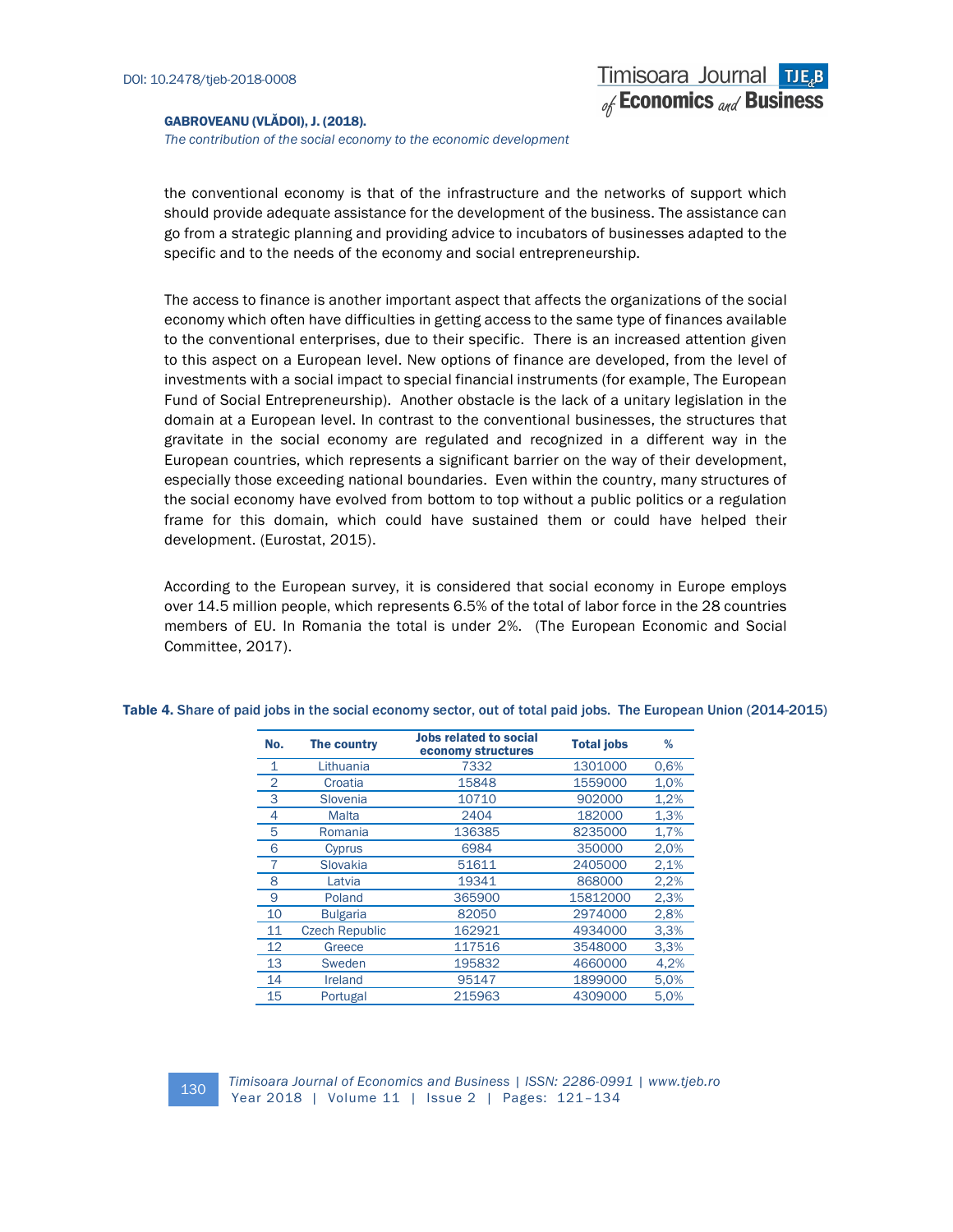The contribution of the social economy to the economic development

| 16 | <b>Hungary</b>        | 234747   | 4176000   | 5,6%  |
|----|-----------------------|----------|-----------|-------|
| 17 | <b>United Kingdom</b> | 1694710  | 30028000  | 5.6%  |
| 18 | <b>Denmark</b>        | 158961   | 2678000   | 5,9%  |
| 19 | Estonia               | 38036    | 613000    | 6,2%  |
| 20 | Germany               | 2635980  | 39176000  | 6,7%  |
| 21 | Austria               | 308050   | 4068000   | 7.60% |
| 22 | <b>Finland</b>        | 182105   | 2368000   | 7,7%  |
| 23 | Spain                 | 1358401  | 17717000  | 7,7%  |
| 24 | Italy                 | 1923745  | 21973000  | 8,8%  |
| 25 | <b>Belgium</b>        | 403921   | 4499000   | 9.0%  |
| 26 | <b>France</b>         | 2372812  | 26118000  | 9.1%  |
| 27 | <b>Netherlands</b>    | 798778   | 8115000   | 9,8%  |
| 28 | Luxembourg            | 25345    | 255000    | 9,9%  |
|    | Total EU -28          | 13621535 | 215722000 | 6.3%  |

Source: Remunerated workplaces, 15- and 65-year-olds (Eurostat, 2015) https://www.eesc.europa.eu/sites/default/files/files/qe-04-17-876-ro-n.pdf

One way to improve the visibility of the organizations of the social economy and that of the social entrepreneurship in order to make people aware of them and to make visible their impact upon society is to promote a better research in this domain, starting with a systematic collection of data. This can also be done by increasing the power of the organizations of social economy by introducing certain programs of specific study in the academic field.

In order to understand the elements that govern the social economy, as well as the resemblances and differences among the European countries, some research networks have conducted a certain amount of studies. Their conclusions have been introduced in support educational programs, such as UnLtd, which cooperates with more than 40% of the universities in Great Britain to help them encompass a culture of the social entrepreneurship or back up the students who intend to set up a social enterprise.

Some universities even build new research centers in this field, often in cooperation with organizations of the social economy, and even organize post academic programs, such as the management of a social enterprise or social innovation. Another aspect which can be improved is the relationship between the economy and the social entrepreneurship on the one hand and the institutions of the public sector and the private operators on the other hand.

All the initiatives can contribute to the improvement of the relationship among the representatives of the organizations that activate in the domain of the economy and the social entrepreneurship and the institutions in the public sector that have responsibilities in this domain. (Matei A., 2009).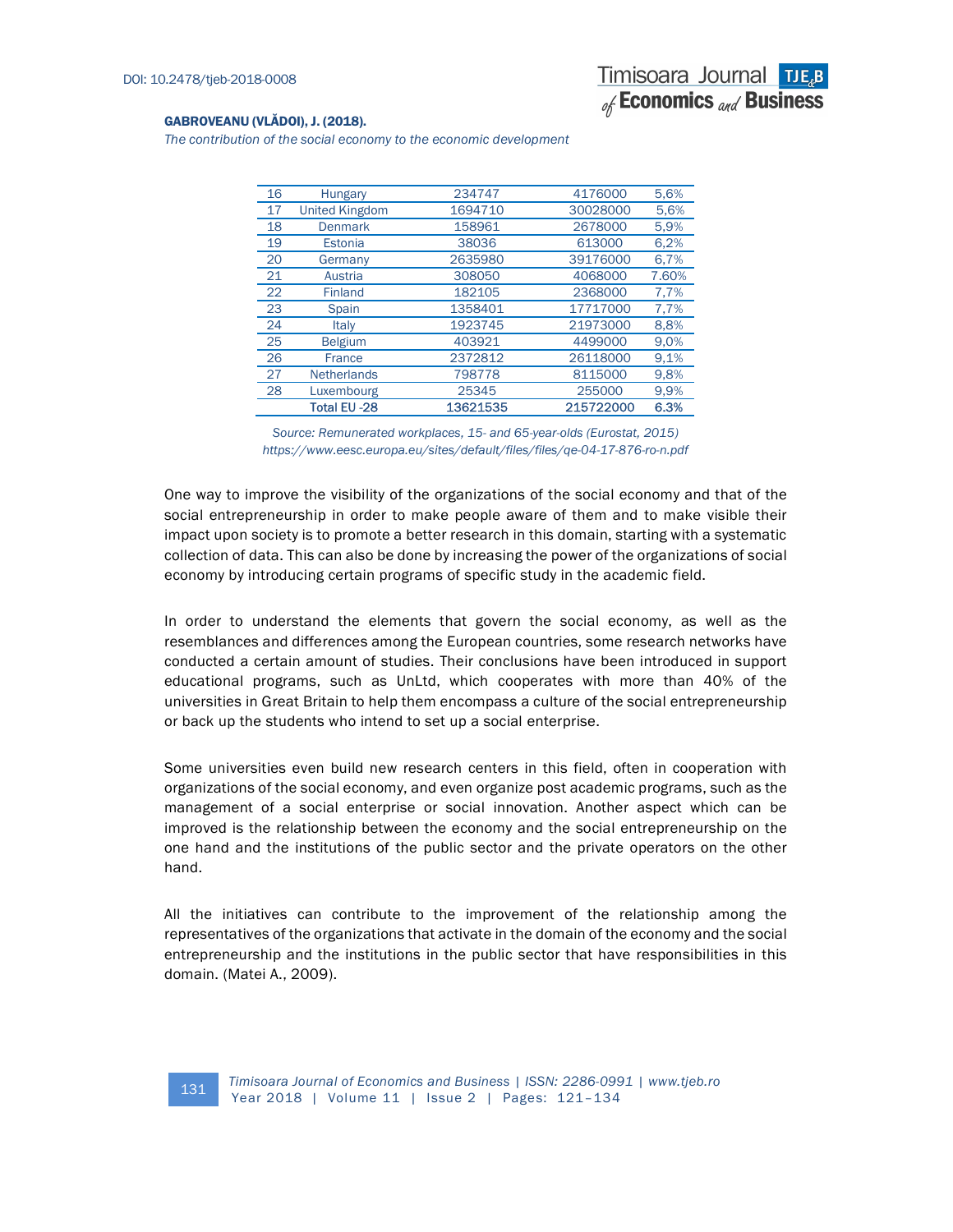The contribution of the social economy to the economic development

# 5. Conclusions

Given the changes that have taken place over the last decades and the social environment, there has been identified the need to act towards the reorganization of social, economic and political activity by outlining new policies and governing strategies at a local, regional and national level which can be tailored to respond to real needs and the newly identified social phenomena.

An analysis of the nonprofit institutions and organizations and the correlation between the public and the private sector have made it necessary to adapt legislation so as to allow the emergence of new areas of interest such as social entrepreneurship by introducing new legal regulations for the structures of the social economy and establishing rules for their operation so as to be implemented.

Last but not least, the development of the entrepreneurial culture in the field of social economy should be taken into account by including in the curricula a distinct discipline aimed at the social entrepreneurship and the social economy so that they can be deepened by continuing the studies in the higher education structures.

Increasing the knowledge and adaptability of those interested in the field of social economy together with the development of the legal and financial framework that will support and encourage as much as possible the creation and development of the social economy structures can lead to the increase of the employment level and the participation of the largest number of members belonging to disadvantaged groups, becoming a participatory factor in the economic development.

Taking into account the financial support allocated to Romania, as an EU member state, for this sector of activity, through the Operational Programs in Romania, respectively the POCU, we can say that these are essential for the development of the social economy structures. POCU will finance the proposed social economy structures if they are perceived as social innovations being able: provide a viable solution to an unsatisfied social need or respond to a social problem; to propose an innovative aspect, a change through the activities or products / services offered regardless of whether they relate to a process, product or services that can be perceived as new in the context in which they are applied; identify and establish ways to lead to a social, cultural, normative or regulatory change in society; to produce a macrobenefit for groups of individuals, communities, society as a whole; respond to a corresponding social need that innovation can be distributed through organizations, individuals or enterprises whose main purpose is social.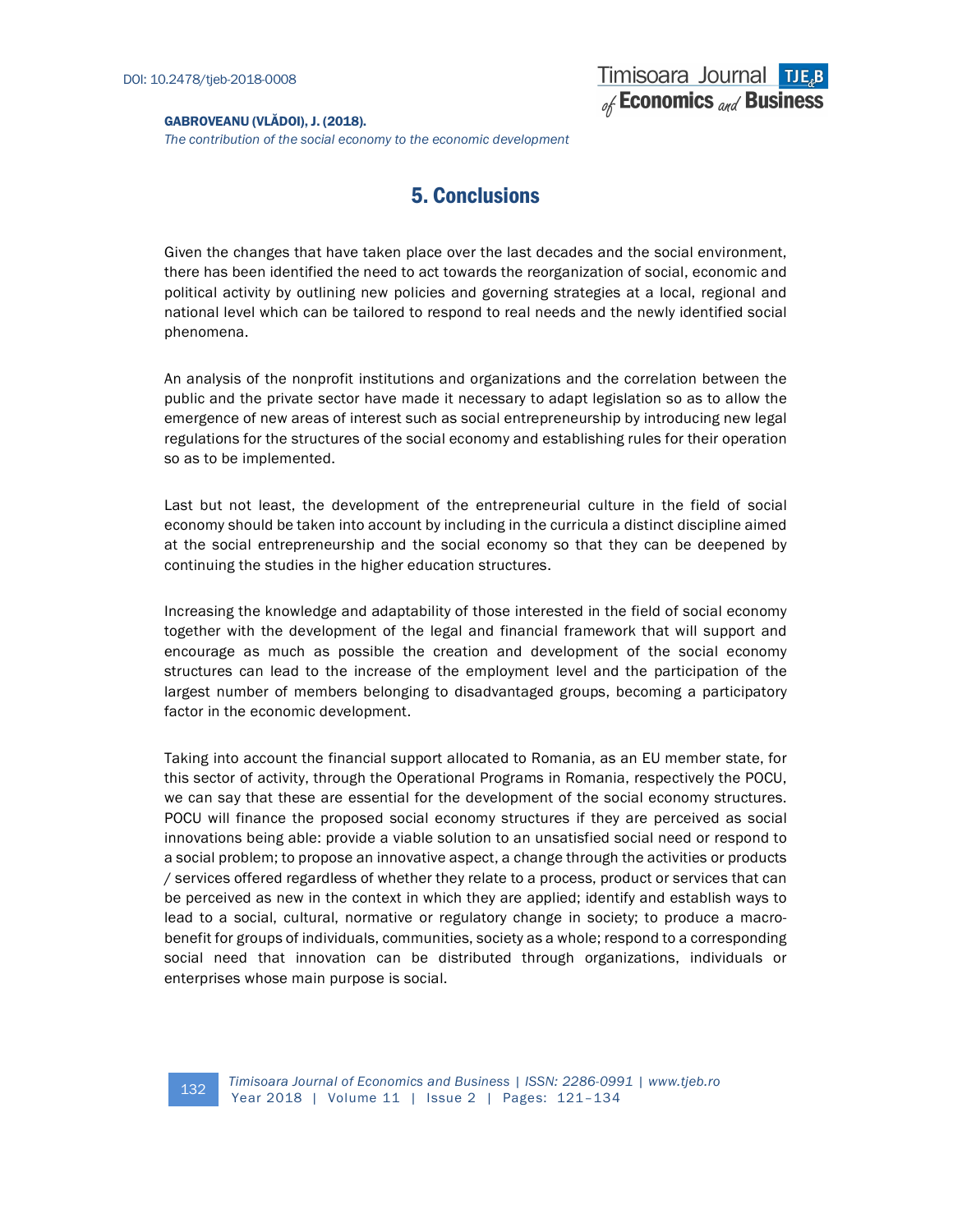The contribution of the social economy to the economic development

Considering the evolution of the social economy in relation to the economic and social potential as well as the importance of this type of economic entity, the future directions of research will refer to comparative analyses of the economic activity that meet the collective needs in additional areas:

- environment (ecological agriculture, environmental protection services, food processing) in countries such as Malta, the Czech Republic and Romania;
- serving the community in countries such as the United Kingdom, Germany, the Netherlands;
- cultural and sports activities (arts, crafts, music, tourism) in Croatia, Estonia, Finland, Greece, Hungary, etc.

Under the Cohesion Policy, the social economy is an important pillar in the context of the need to reduce social disparities between the respective member states and also between the regions of each country.

### References

- Borzaga C., Tortia, E.C. (2009), "Social enterprises and local economic development", in E. Clarence, A. Noya (coord.), The Changing Boundaries Of Social Enterprises, Paris, OECD Publishing p.212
- Council of the European Union, 2003, Bruxelles, Regulation (EU), No. 1435/2003 https://lege5.ro/Gratuit/gi3dsobyhe/regulamentul-nr-1435-2003-privind-statutulsocietatii-cooperative-europene-sce
- European Commission, (2017), The Europe 2020 Strategy, https://ec.europa.eu/info/business-economy-euro/economic-and-fiscal-policycoordination/eu-economic-governance-monitoring-preventioncorrection/european-semester/framework/europe-2020-strategy\_en, http://ec.europa.eu/europe2020/europe-2020-in-a-nutshell/targets/index\_ro.htm
- European Commission, (2016), The country report of Romania for 2016, as well as a detailed evaluation regarding the prevention and the correction of the macro economical disequilibrium

http://ec.europa.eu/europe2020/pdf/csr2016/cr2016\_romania\_ro.pdf

- European Commission, (2014), Summary of the Partnership Agreement with Romania 2014- 2020, August, https://ec.europa.eu/info/sites/info/files/partnership-agreementromania-summary-aug2014\_ro.pdf
- European Commission, (2014), General Report on the Activities of the European Union, http://europa.eu/general-report/ro.
- European Commission, (2017), Bruxelles European Commission, 2017, Brussels, Council Recommendation on Romania's National Reform Program for 2017 https://ec.europa.eu/info/publications/2017-european-semester-country-specificrecommendations-commission-recommendations\_en
- Eurostat, 2015, Remunerated workplaces, 15 and 65-year-olds https://www.eesc.europa.eu/sites/default/files/files/qe-04-17-876-ro-n.pdf.

Timisoara Journal of Economics and Business | ISSN: 2286-0991 | www.tjeb.ro The Commission of Londonnes and Business | ISBN: 2260-093<br>Year 2018 | Volume 11 | Issue 2 | Pages: 121-134